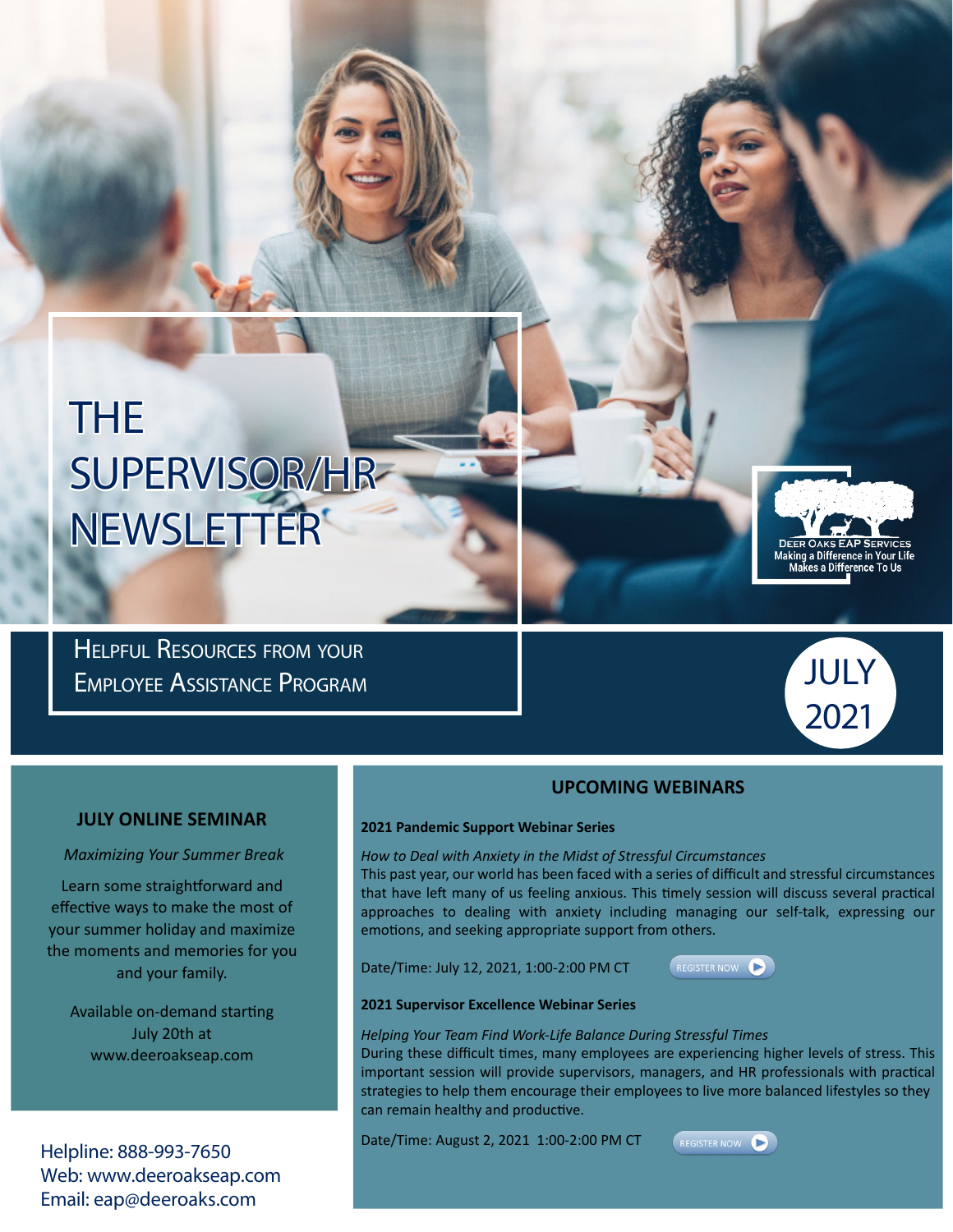# A Manager's Guide to Suicide Postvention in the Workplace Part 1

# **What is postvention?**

Postvention is psychological first aid, crisis intervention, and other support offered after a suicide to affected individuals or the workplace as a whole to alleviate possible negative effects of the event.1 A suicide death of an employee is only one type of suicide that could affect the workplace. The suicide death of a client, a vendor, or a family member of an employee can also have a profound impact.

Managers play the following critical roles in setting the tone for how the rest of the workplace will respond to a suicide:

- 1. First, managers need to approach the situation with compassion for the bereaved. Public and private communications need to reflect a respectful tone of empathy and support and offer permission for people to take care of themselves.
- 2. Second, managers need to listen carefully to the needs of various employees, as these may differ from employee to employee:
	- Some workers who are more distant acquaintances of the decedent might be able to return to work very quickly, while others may need more time to adjust to the loss. Workers might need to vent anger, guilt, sadness, or other emotions, and thus, a structured group session might be helpful in increasing coping and support. Having counseling staff with coping resources on hand during such group sessions might be useful if future referrals need to be made to support groups and professional mental health services.
	- Further, some workers may express their psychological reactions to the death verbally, while others might express their reactions behaviorally, as in showing excessive absenteeism or "presenteeism." Managers need to be attentive to all forms of communication and document when they are problematic for the workplace. Some accommodations may be warranted given the undue stress to members of the workplace, but usually standards of workplace behavior and accountability can be maintained while providing this level of support.
- 3. Third, managers should take the lead in applying corporate human resource (HR) policies designed to help surviving family members with practical matters. This behavior will model for others that it is all right to reach out beyond the confines of the work environment to help.
- 4. Fourth, managers should recognize their unique role. On one hand, they may be impacted by the tragic loss and in need of support, while on the other hand they may be the targets of anger and blame by other employees.
- 5. Finally, managers should be sensitive to anniversaries, notable events (e.g., holiday parties, traditions the deceased always enjoyed, achieving a milestone of a project to which the deceased contributed), and other major dates that might trigger reactions from staff and during which it might be appropriate to acknowledge again the loss of that person's presence.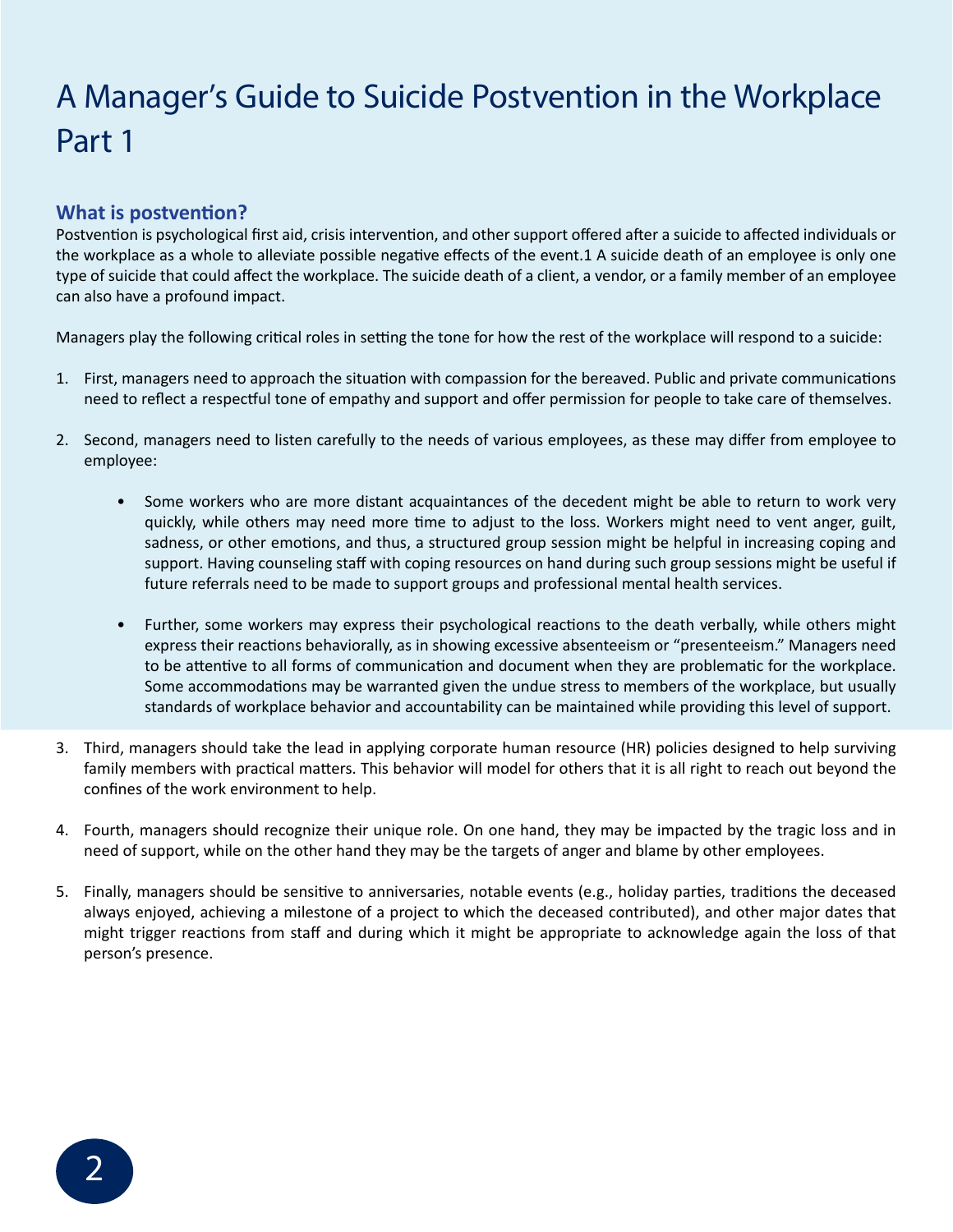# **10 Action Steps for Dealing With the Aftermath of a Suicide**

The list below highlights the action steps that will assist with the above-mentioned roles and goals of the manager. Each point will be covered in more detail in the sections that follow.

# **Immediate, Acute Phase**

- *1. Coordinate:* Contain the crisis.
- *2. Notify:* Protect and respect the privacy rights of the deceased employee and his or her loved ones during death notification.
- *3. Communicate:* Reduce the potential for contagion.
- *4. Support:* Offer practical assistance to family.

# **Short-Term Recovery Phase**

- *5. Link:* Identify and link impacted employees to additional support resources and refer those most affected to professional mental health services.
- *6. Comfort:* Support, comfort, and promote healthy grieving of the employees who have been impacted by the loss.
- *7. Restore:* Restore equilibrium and optimal functioning in the workplace.
- *8. Lead:* Build and sustain trust and confidence in organizational leadership. Demonstrating leadership in times of crisis is always an opportunity to build trust, confidence, and workplace cohesiveness.

## **Longer Term, Reconstructing Phase**

- *9. Honor:* Prepare for anniversary reactions and other milestone dates.
- *10. Sustain:* Transition from postvention to suicide prevention.

## Reference

Smith, K., Rivero, E., & Cimini, D. (2010, June 8). Postvention as a prevention tool: Developing a comprehensive postvention response for your campus [Webinar]. Retrieved May 20, 2016, from the Suicide Prevention Resource Center website: http://www.sprc.org/

Carson J Spencer Foundation, Crisis Care Network, National Action Alliance for Suicide Prevention, & American Association of Suicidology. (2013). A manager's guide to suicide postvention in the workplace: 10 action steps for dealing with the aftermath of suicide. Denver, CO: Carson J Spencer Foundation. Retrieved August 13, 2018, from the Action Alliance for Suicide Prevention website: http://actionallianceforsuicideprevention.org/